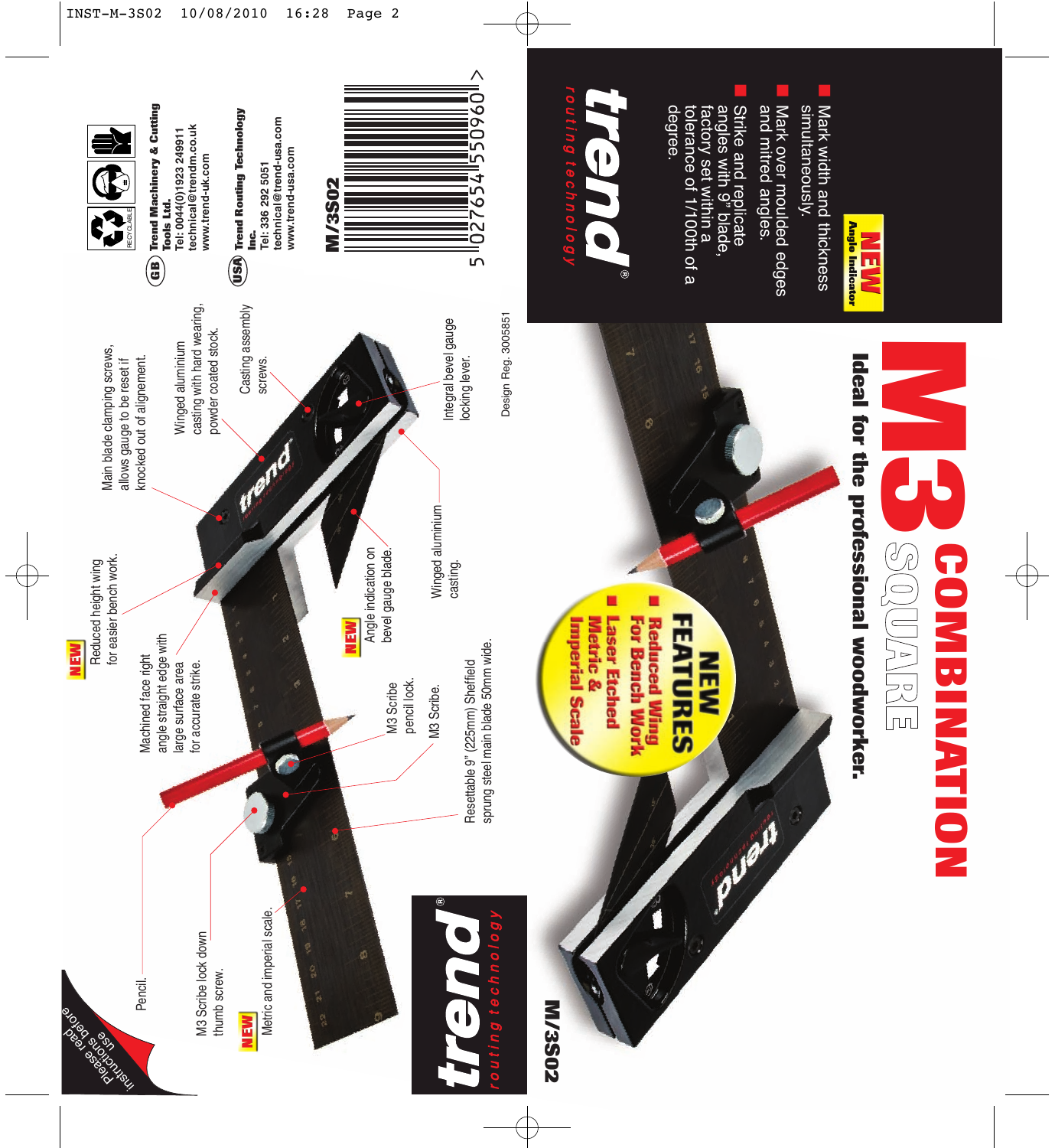# **TREND M3 COMBINATION SQUARE**

### **Ref. M/3S02**

Thank you for purchasing this Trend product which should give lasting performance if used in accordance with these instructions.



Denotes risk of personal injury, loss of life, or damage to the tool in case of non observance of the instructions.

### **INTENDED USE**

This accessory is to allow timber and man made boards to be marked with a pencil at 90 degrees.

Accessory also acts as a bevel gauge and deep range marking gauge.

## **DESCRIPTION OF PARTS**

- **1.** Winged aluminium stock (right).
- **2.** Reduce winged aluminium stock (left).
- **3.** Sheffield spring steel main blade.
- **4.** Spring steel bevel gauge blade.
- **5.** Blade clamping collar.
- **6.** Bevel gauge locking lever.
- **7.** M3 Scribe.
- **8.** M3 Scribe lockdown thumb screw.
- **9.** M3 Scribe pencil lock thumb screw.
- **10** & **11.** Main blade clamping screws.
- **12.** Casting assembly screw.
- **13.** Locking lever assembly screw.

### **Cleaning**

■ Regularly clean tooling with a soft cloth.

#### **Lubrication**

■ The product does not require any additional lubrication.

#### **Storage**

■ Store the product in a cupboard after use.

## **ENVIRONMENTAL PROTECTION**

**Recycle raw materials instead of disposing as waste.**

Packaging should be sorted for environmental-friendly recycling.

The product and its accessories at the end of its life should be sorted for environmental-friendly recycling.

### **GUARANTEE**

All Trend products guaranteed against any defects in either workmanship or material, except products that have been damaged due to improper use or maintenance.



© Copyright Trend 2010. No part of this publication may be reproduced, stored or transmitted in any form without prior permission. Our policy of continuous improvement means that specifications may change without notice. Trend Machinery and Cutting Tools cannot be held liable for any material rendered unusable or any form of consequential loss. E&OE ® All trademarks acknowledged.

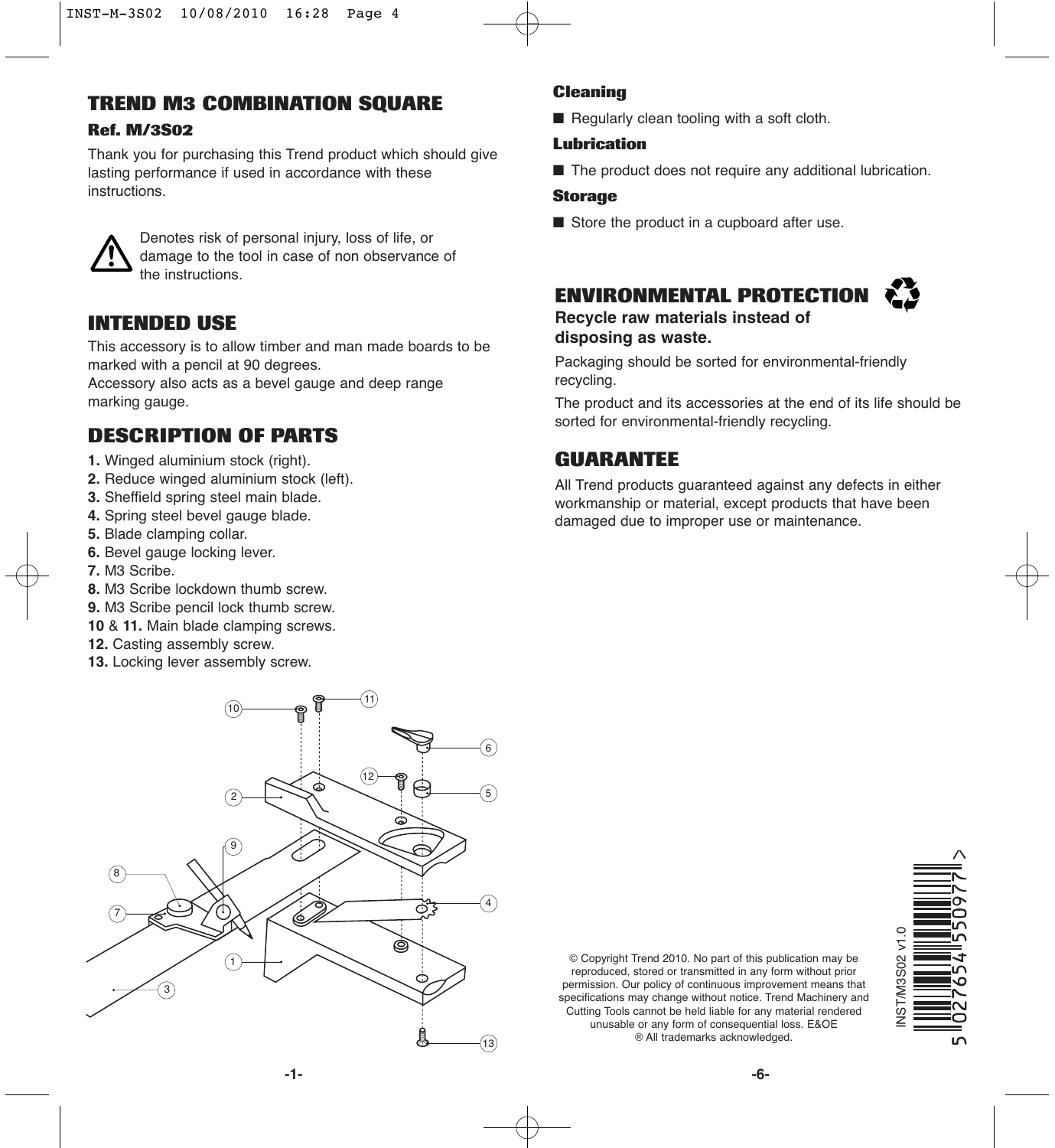- The M3 Scribe is now set up and ready for use.
- Loosen the thumb screw (8) and set the M3 Scribe to the required measurement (measure from the pencil point).
- Lock the M3 Scribe onto the blade using the thumb screw (9).
- Run the stock along the edge of your workpiece.
- Loosen the thumb screw (8) and set the M3 Scribe to
	- the required measurement (measure from the pencil point).
- Lock the M3 Scribe onto the blade using the thumb screw (9).
- Run the stock along the edge of your workpiece.

# **Scribe Gauging**

Repeat the operation for Marking Gauge, substituting the pencil with the scribe point provided. The scribe point will need to be put into the M3 Scribe from the underside.

### **Mark Round Moulded Edges**

The M3 Combination Square enables you to mark round components with a pre-moulded edge, for example skirting boards and kitchen worktops.

## **Cutting Gauge with Accessory Ref. Tri Blade**

The M3 Combination Square can be used as a very effective cutting gauge. Replace the pencil with a Tri Blade accessory Ref. M/TB01, this gives a hyper fine cut for parallel marking, it's also the fastest way to accurately trim plasterboard.

# **Caution**

**As with all precision measuring tools, the M3 Combination Square should always be treated with care, avoid damage by knocking against or dropping onto hard surfaces.**

### **Testing the M3 Combination Square for Accuracy**

- $\circledR$   $\setminus$   $\setminus$   $\blacksquare$  Find a surface with a true straight  $\setminus$ edge (A).
	- Remove the M3 Scribe from the main blade.
	- Butt the stock up against the straight edge and mark along the main blade.
	- Turn the M3 Combination Square over and mark along the blade close to the previous line.
	- If the lines run parallel the M3 Combination Square is accurate.
	- If the lines do not run parallel, the main blade will need adjusting.





## **MAINTENANCE**

This product has been designed to operate over a long period of time with minimal maintenance. Continual satisfactory operation depends upon proper tool care and regular cleaning.

### **Resetting the M3 Combination Square**

# **Quick Set**

- Find a datum surface (B) (e.g. engineers plate).
- Slightly loosen the hex screws  $(10) (11)$  with a 3.2mm (1/8") hex key.
- Place the M3 Combination Square on the datum surface.
- Ensure that the winged stock and the top of the main blade lie flush on the datum surface.
- Hold the engineer square (C) on the internal angle of the M3 Combination Square to set it at 90°.
- Once accurate tighten the hex screws  $(10) (11)$
- Test again to ensure accuracy.



**-3-**



9